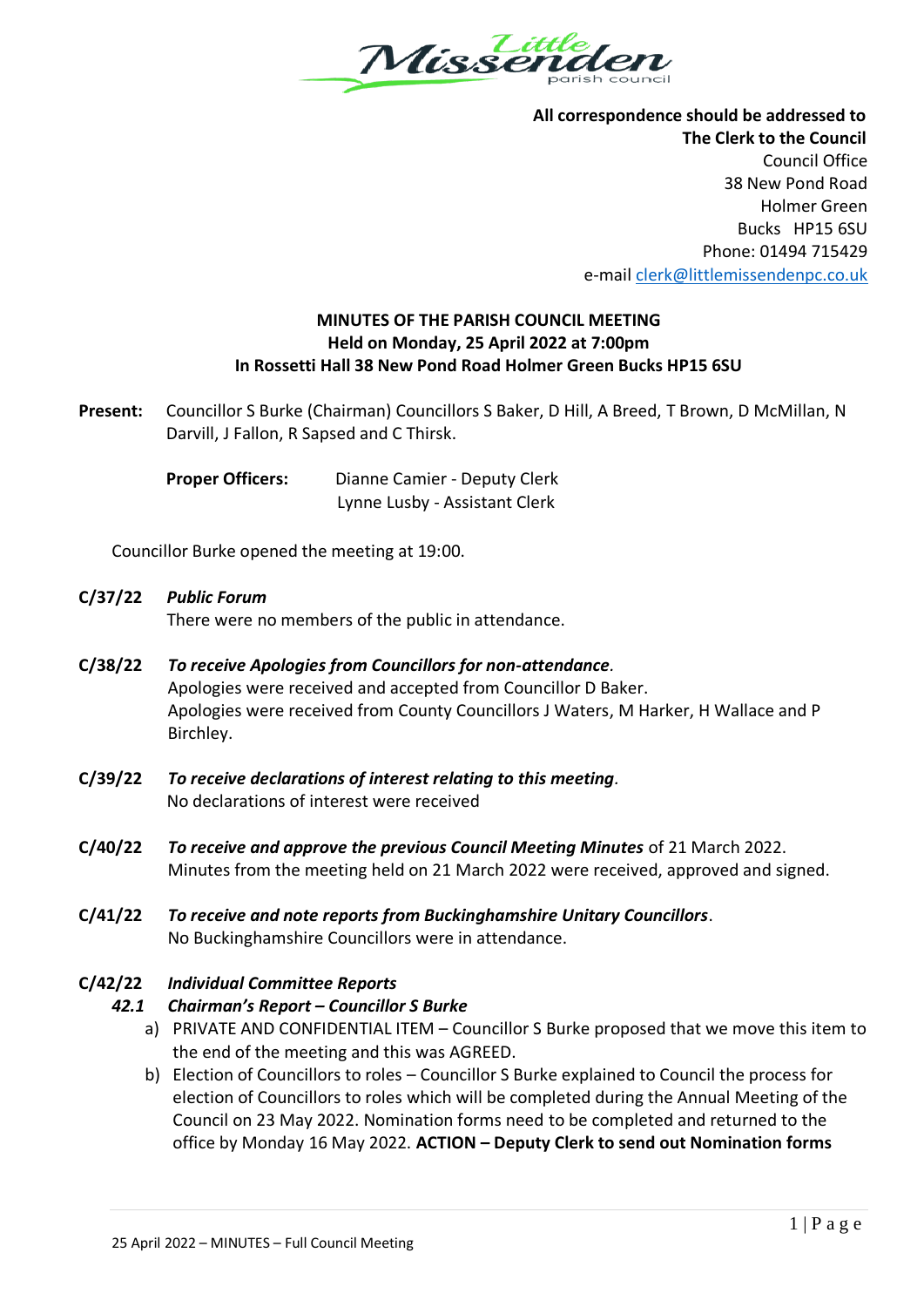

#### *42.2 The Chair of Planning- Councillor J Fallon*

- a) Planning applications
	- **a)** Uralla , Windsor Lane, Little Kingshill, Buckinghamshire, HP16 Single storey side extension **Reference:** PL/22/0986/FA **Date validated: 21 March 2022 Consultation expiry date: 27 April 2022**

| Date received by LMPC: |                     |
|------------------------|---------------------|
| Determination date:    | 16 May 2022         |
|                        | <b>NO OBJECTION</b> |

**b)** Holmer Ridings, 61 Sheepcote Dell Road, Holmer Green, Buckinghamshire, HP15 6TL Demolition of existing staff accommodation and erection and re-location of a new staff cottage within the grounds

| Reference:                       | PL/22/0906/FA                                                                                                                                                                                                               |
|----------------------------------|-----------------------------------------------------------------------------------------------------------------------------------------------------------------------------------------------------------------------------|
| Date validated:                  | 28 March 2022                                                                                                                                                                                                               |
| <b>Consultation expiry date:</b> | <b>25 April 2022</b>                                                                                                                                                                                                        |
| Date received by LMPC:           |                                                                                                                                                                                                                             |
| <b>Determination date:</b>       | 23 May 2022                                                                                                                                                                                                                 |
|                                  | <b>NO OBJECTION</b>                                                                                                                                                                                                         |
|                                  | EXCEPT we would like there to be a condition attached to the permission given<br>stating that it must be used as accommodation for staff working at Holmer<br>Ridings and cannot be sold as an individual private dwelling. |
|                                  |                                                                                                                                                                                                                             |

**c)** 38 Clementi Avenue, Holmer Green, Buckinghamshire, HP15 6TN, Proposal: Certificate of Lawfulness for proposed garage conversion and rear extension

| Reference:                       | PL/22/1008/SA       |
|----------------------------------|---------------------|
| Date validated:                  | 21 March 2022       |
| <b>Consultation expiry date:</b> | Not available       |
| Date received by LMPC:           |                     |
| <b>Determination date:</b>       | 16 May 2022         |
|                                  | <b>NO OBJECTION</b> |

# *42.3 Chair of Finance – Councillor D Hill*

- a) Agree monthly payments Monthly payment were AGREED.
- b) Approval of regular monthly Direct debits Council AGREED that these payments could continue being made by direct debit.
- c) Review of Asset Register **ACTION Deputy Clerk to remove old bus shelter on A413**.
- d) Use of Prepayment card for clerks for online payments it was AGREED to apply for a Soldo card for Clerks to use for small purchases. **ACTION – Deputy Clerk to apply for Soldo card**.
- e) Review of mileage cost for the clerks current mileage costs were reviewed. The Council are paying the correct amount accordingly to HMRC figures.

# *42.4 Chair of Open Spaces – Councillor S Burke*

a) Holmer Green Pond Duck House and Floating Island – a request was made for an additional duck house on the pond in Holmer Green. There were concerns that this might overcrowd the pond area if another floating island was added. It was AGREED to proceed with an additional duck house and to replant the existing island. Councillor J Fallon informed council that she had received a couple of offers of donations towards the cost of the new duck house. A budget of £400 was AGREED. **ACTION – Assistant Clerk to proceed with purchase of Duck House**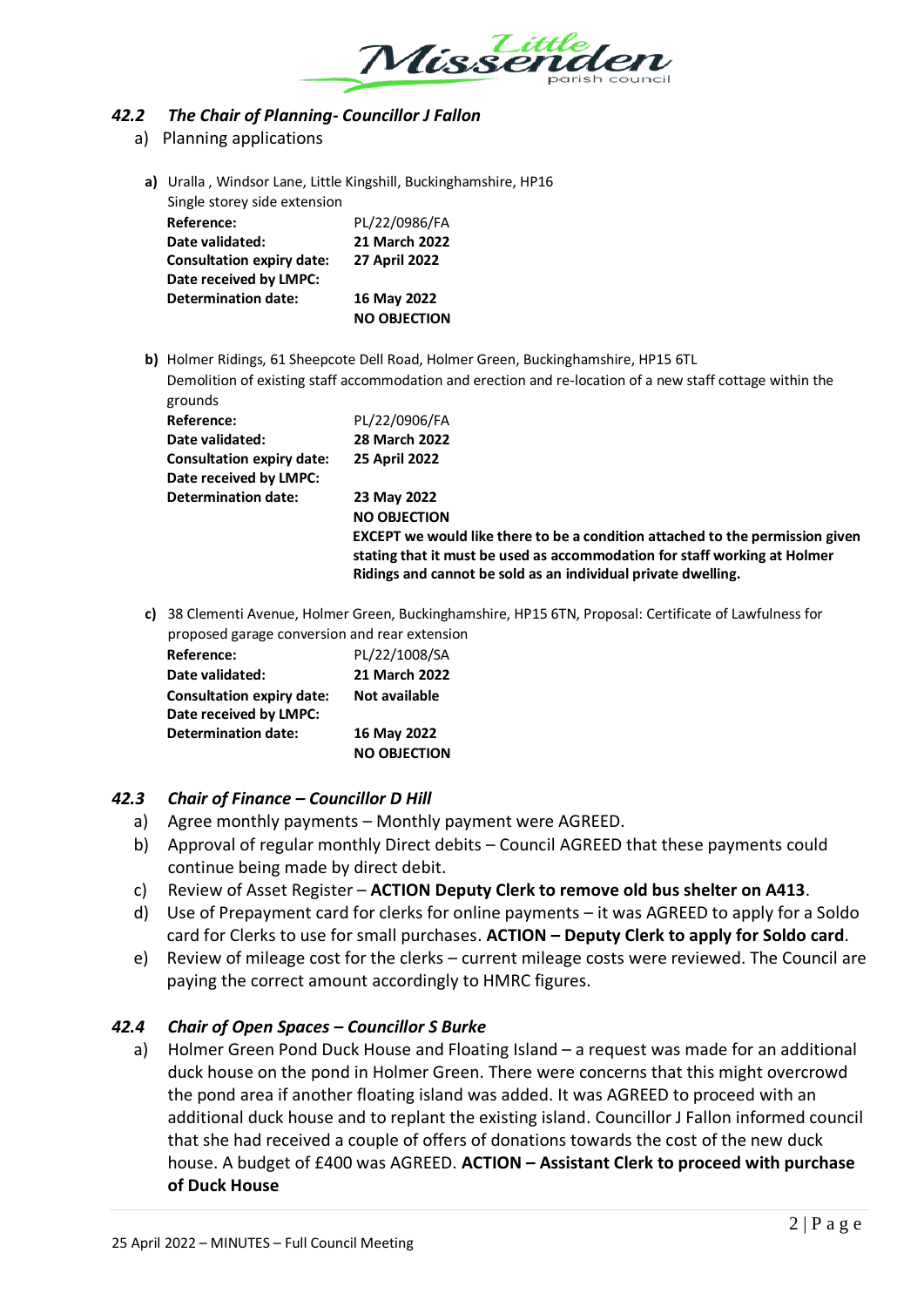

- b) Quote From Ridgeway woodlands for Oak Tree on Holmer Green Common in memorial of Eric Thickett – Quote for oak tree was AGREED. **ACTION – Assistant Clerk to issue PO.**
- c) Review policy on not having benches and tables on HG common Councillor S Burke advised council that previously LMPC have avoided picnic benches on the common, to avoid encouraging youths to gather. LMPC have moved benches away from hedges so they are in clear site to avoid the same issue. Another concern would be increased litter in the area. Councillor C Thirsk suggested that councillors could arrange a rota for checking the area on a regular basis. It was AGREED to amend the street furniture policy. **ACTION – Deputy Clerk to review policy and submit to council for approval.**

### **C/43/22** *Councillors Items for Discussion and, where necessary, approval*

- a) Webpage update Councillor R Sapsed introduced the Council to new LMPC website. There are still more documents that need to be added and we are working our way through these along with a little bit of fine tuning. If there is anything that needs to be added to the site or any amendments, please let us know. Councillor S Burke thanked Councillor R Sapsed for all his hard work on a great job.
- b) Quote from CTC for repair to Bus stop in Highmore Cottages in Little Missenden it was AGREED to go ahead with the quote. **ACTION- Clerks to issue PO**
- c) Quotes for replacement for Assistant Clerks PC it was AGREED to proceed with the quote from Dell Technologies for a new PC and laptop. **ACTION – Clerks to issue PO and place order.**
- d) MVAS units in Holmer Green Holmer Green Councillors would like to review the Mvas units in Holmer Green, as they feel the units are not working effectively and are in poor locations. **ACTION- Holmer Green Councillors to review and come to Council with a proposal.**
- e) Concerns over Trespassing via Holmer Green Gardens onto neighbouring land Councillor J Fallon - Concerns have been raised about an access from Holmer Green Gardens into the neighbouring field that people are using to walk their dogs onto private land. **ACTION-Councillor J Fallon to consult farmer to get his point of view.**

Meeting was Paused at 20:00 for the Annual Parish Meeting Meeting restarted at 20:55.

#### **C/44/22** *Neighbourhood Plan – Councillor S Baker*

- a) Report on first meeting- The first NHP meeting was held on 6 April 2022. With a very good turnout, and a wide variety of skills. Future meetings will be held on 1<sup>st</sup> Wednesday of the month. It was felt that the village societies needed to be represented at the meetings. Craig Turner was appointed as the Chair and Sue Little was appointed as Secretary.
- b) Approval of terms of reference the terms of reference was AGREED. **ACTION - Deputy Clerk pass this onto the NHP steering group for their agreement.**
- c) Approval of application for Neighbourhood Plan Grant it was AGREED to proceed with the application of the Neighbourhood Plan Grant form Locality. **ACTION - Deputy Clerk to prepare and submit application.**
- d) Request for funding for Neighbourhood Plan costs It was AGREED for LMPC to assist with costs until the Grant for the NHP was received.

#### **C/45/22** *Rossetti Hall* – Nothing to report